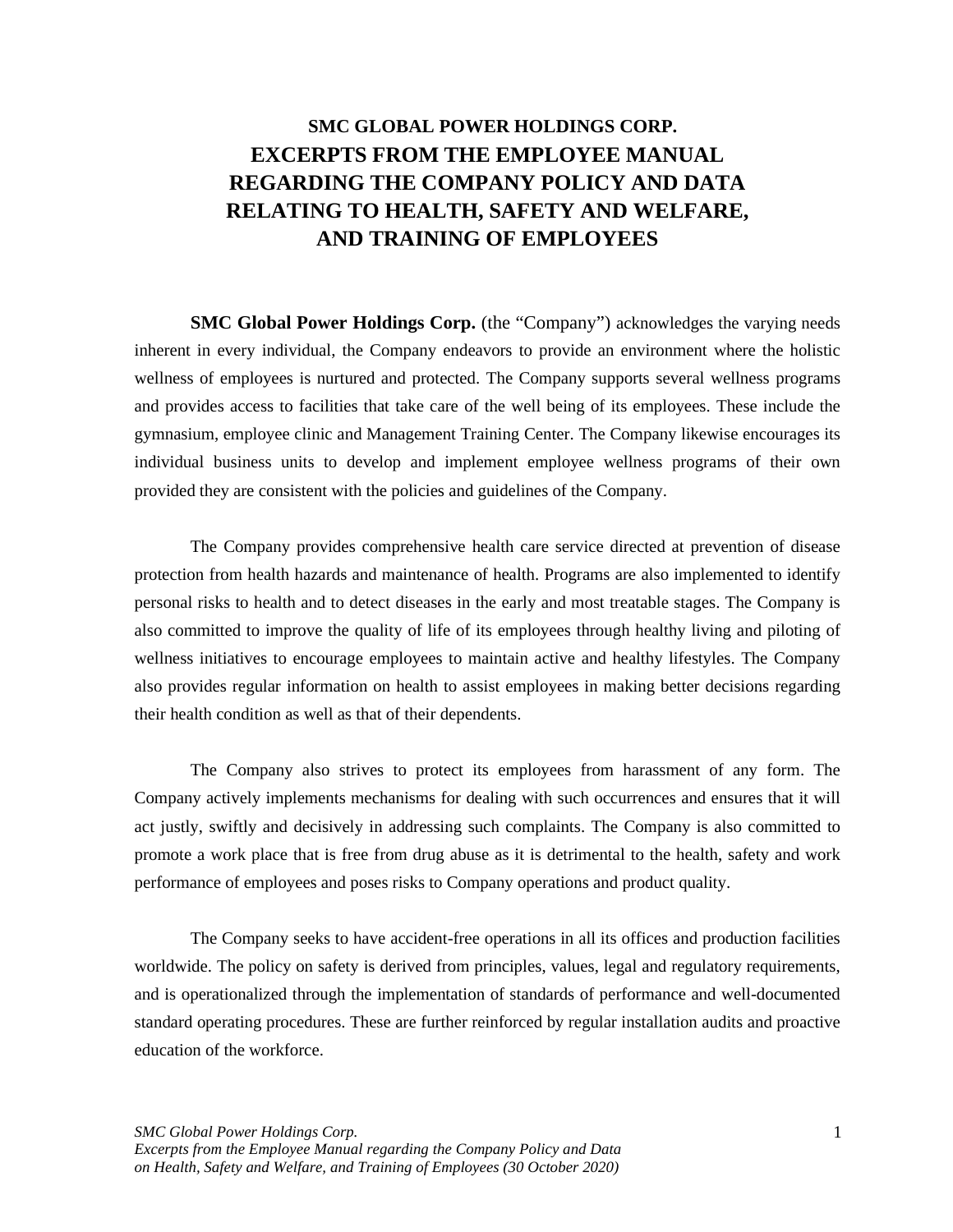The following are the Company's health care programs to protect employees and their dependents against financial burdens that come with illness or injury:

Pursuant to the Health and Welfare Program of the Company, it provides access a clinic and accredited third party medical personnel. The plan provides for hospitalization and medical benefits under the plan for qualified employees. The employee may enjoy the benefits under the plan as long as he has accrued sick leave credits. The following are provided: free hospitalization, medical consultation, medicines and medical services.

There is a Health and Welfare Program for the dependents of the employees of the Company, provided that the dependents are registered with the Company. The plan covers hospitalization, dental, diagnostic procedures, and out-patient services. The employee and the Company share on a 50-50 basis the insurance premiums. The plan will answer for the room and board, doctors' fees, surgical fees and miscellaneous expenses of eligible dependents, outpatient benefits, subject to certain limits.

The Company recognizes its responsibility to shape and develop the knowledge, skills and attitudes of its human resources in order to contribute to the professional development of its employees and maintain its competitive position.

The Company's training and education philosophy is defined in the following principles:

## *Business Contribution*

Training is anchored on the needs of the business and the impact on the Company's bottom line. Education and training help optimize the productivity and performance of the employees of the Company and enable them to contribute to the profitability of the Company.

## *Alignment of Needs*

The Company's framework creates an environment where the employees have the opportunity to chart their own progress and development so long as these are supportive of the Company's strategic directions.